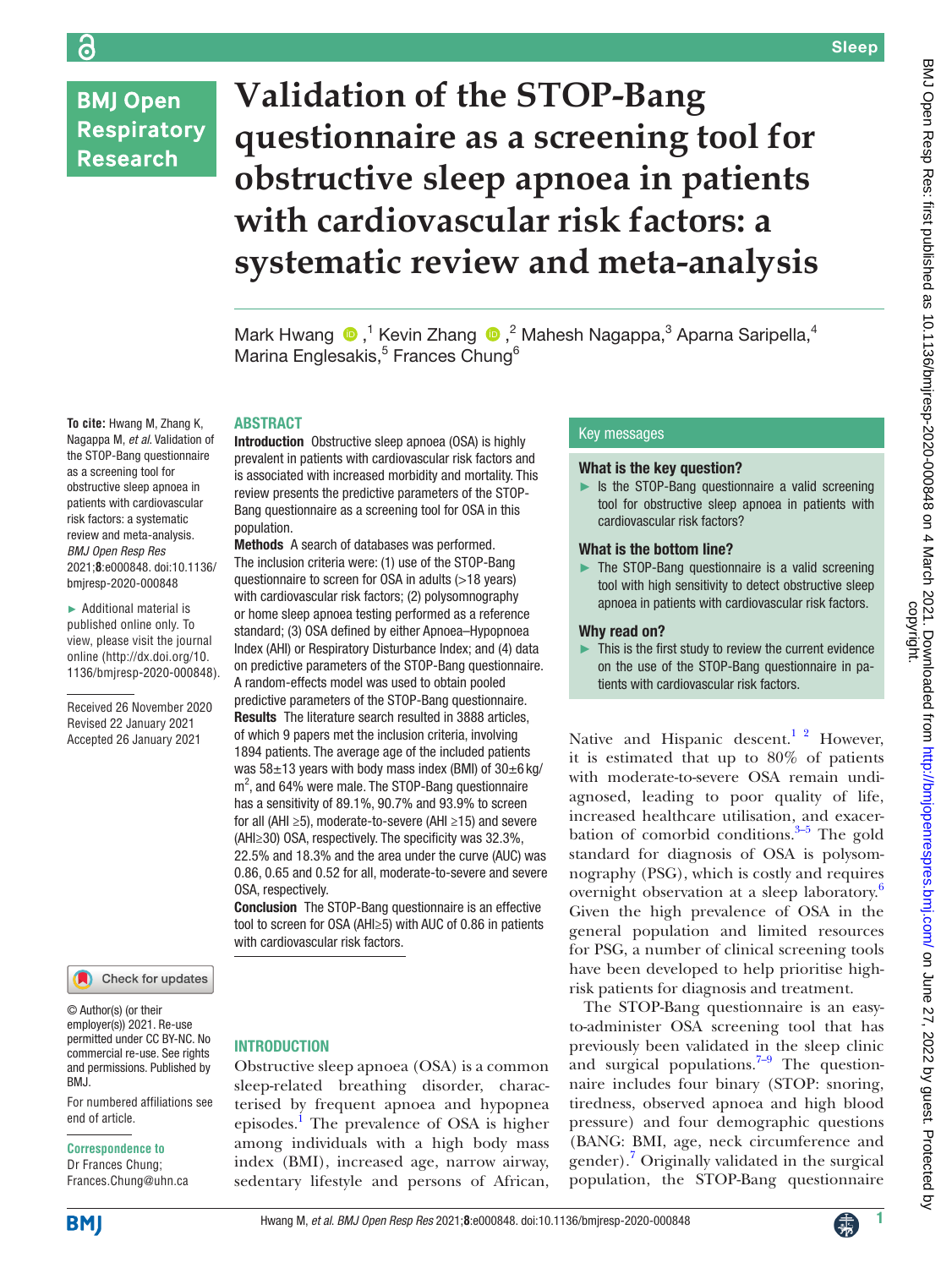reported a sensitivity of 83.9%, 92.9% and 100% to screen for all OSA (Apnoea–Hypopnea Index (AHI) ≥5), moderate-to-severe OSA (AHI ≥15) and severe OSA (AHI ≥30), respectively.<sup>7</sup> Worldwide, the STOP-Bang questionnaire has been used extensively in preoperative clinics,<sup>7 10 11</sup> various specialist clinics<sup>12</sup> and in the general population.<sup>[13](#page-7-1)</sup>

OSA has been associated with impaired endothelial function<sup>14</sup> and various forms of cardiovascular disease, including hypertension, stroke, heart failure, atrial fibrillation and coronary artery disease.<sup>15</sup> Given that patients with OSA and cardiovascular risk factors experience poor disease outcomes, $16$  there is a need for an easy-to-administer OSA screening tool to identify highrisk individuals for diagnosis and treatment as well as to reduce morbidity and mortality in this population. The purpose of this systematic review and meta-analysis is to evaluate whether the STOP-Bang questionnaire is a valid screening tool for the screening of OSA in patients with cardiovascular risk factors.

### **METHODS**

### Study design and registration

The protocol of this study was registered in the International Prospective Register of Systematic Reviews (PROS-PERO; registration CRD42020197390). We followed the Preferred Reporting Items for Systematic Reviews and Meta-analyses (PRISMA) guideline.<sup>[17](#page-7-5)</sup>

### Literature search strategy

We searched for articles published in the following electronic databases: MEDLINE (Ovid), MEDLINE In-Process/ePubs, Embase, EmCare Nursing, Cochrane Central Register of Controlled Trials, Cochrane Database of Systematic Reviews, PsycINFO, Web of Science (Clarivate), Scopus (Elsevier), CINAHL with full text (EBSCOhost) and Journals@Ovid using search strategy that was designed for each database by an information specialist (ME). All queries started from 2008 when the STOP-Bang questionnaire was first published and our search ended in March 2020. Only English abstracts were included in the search. No other limits were applied. The search strategy included the following free-text terms: 'stop-bang', 'stopbang'. A manual citation search of Google Scholar and PubMed was conducted to identify missed articles. Continued literature surveillance was done through August 2020.

### Study selection and data management

Two reviewers (MH, AS) independently conducted title and abstract screening using Rayyan. MH and KZ conducted full-text evaluation, data extraction and risk of bias assessment. Full-text articles were selected according to the following inclusion criteria: (1) the study assessed the STOP-Bang questionnaire as a screening tool for OSA in adults with cardiovascular risk factors; (2) PSG

or home sleep apnoea testing was performed to confirm OSA diagnosis; (3) OSA was defined by an AHI or Respiratory Disturbance Index cut-offs ≥5, ≥15 and ≥30 events per hour; and (4) data on predictive parameters of the STOP-Bang questionnaire were provided. We defined cardiovascular risk factors as diabetes mellitus, hypertension, hyperlipidaemia, obesity, heart disease and cerebrovascular disease. In addition, disorders for which cardiovascular risk factors are major risk factors or part of the disease process were also included. All study subjects had at least one of the above risk factors to be included. Data from included studies were extracted using standardised data collection forms. Any disagreements between the reviewers were resolved by a third reviewer (MN). The data extraction process was managed using Microsoft Excel 2016.

### Assessment of methodological quality

The internal and external validity of the included studies were assessed by the reviewers (MH, KZ) independently using the criteria coded according to the Cochrane Screening and Diagnostic Tests Methods Group.<sup>[18](#page-7-6)</sup> The reviewers met to discuss the results of their appraisal and any outstanding disagreements were resolved by a third reviewer (MN). The internal validity included the following criteria: valid reference standard, definition of disease, blind execution of index and reference tests, interpretation of index test independent of clinical information and study design. The external validity included the following criteria: spectrum of disease, clinical setting, previous screening or referral filter, demographic information, explicit cut-off of index test, percentage of missing participants, missing data management and participant selection for reference test. In addition, the reviewers graded the quality of each included study using the QUADAS tool with a score range from 0 to  $14$ .<sup>19</sup>

### Statistical analysis

For each of the included studies, the paired and unpaired predictive parameters were calculated using 2×2 contingency tables. A bivariate random-effects model was used to obtain pooled predictive parameters (sensitivity, specificity, positive predictive value (PPV) and negative predictive value (NPV), diagnostic OR and area under the curve (AUC)) to assess the validity of the STOP-Bang questionnaire for different AHI cut-offs: AHI ≥5, AHI ≥15 and AHI ≥30 events per hour. The meta-analysis was carried out with Review Manager V.5.4 and MetaDisc V.1.4.

### RESULTS

The literature search resulted in 3888 articles [\(figure](#page-2-0) 1). After screening titles and abstracts, 2279 studies were excluded because they did not meet the predetermined inclusion criteria. Of the remaining 17 studies, 8 full-text articles were excluded<sup>20-27</sup>; the reasons for exclusion are listed in [online supplemental table S1](https://dx.doi.org/10.1136/bmjresp-2020-000848). Nine studies met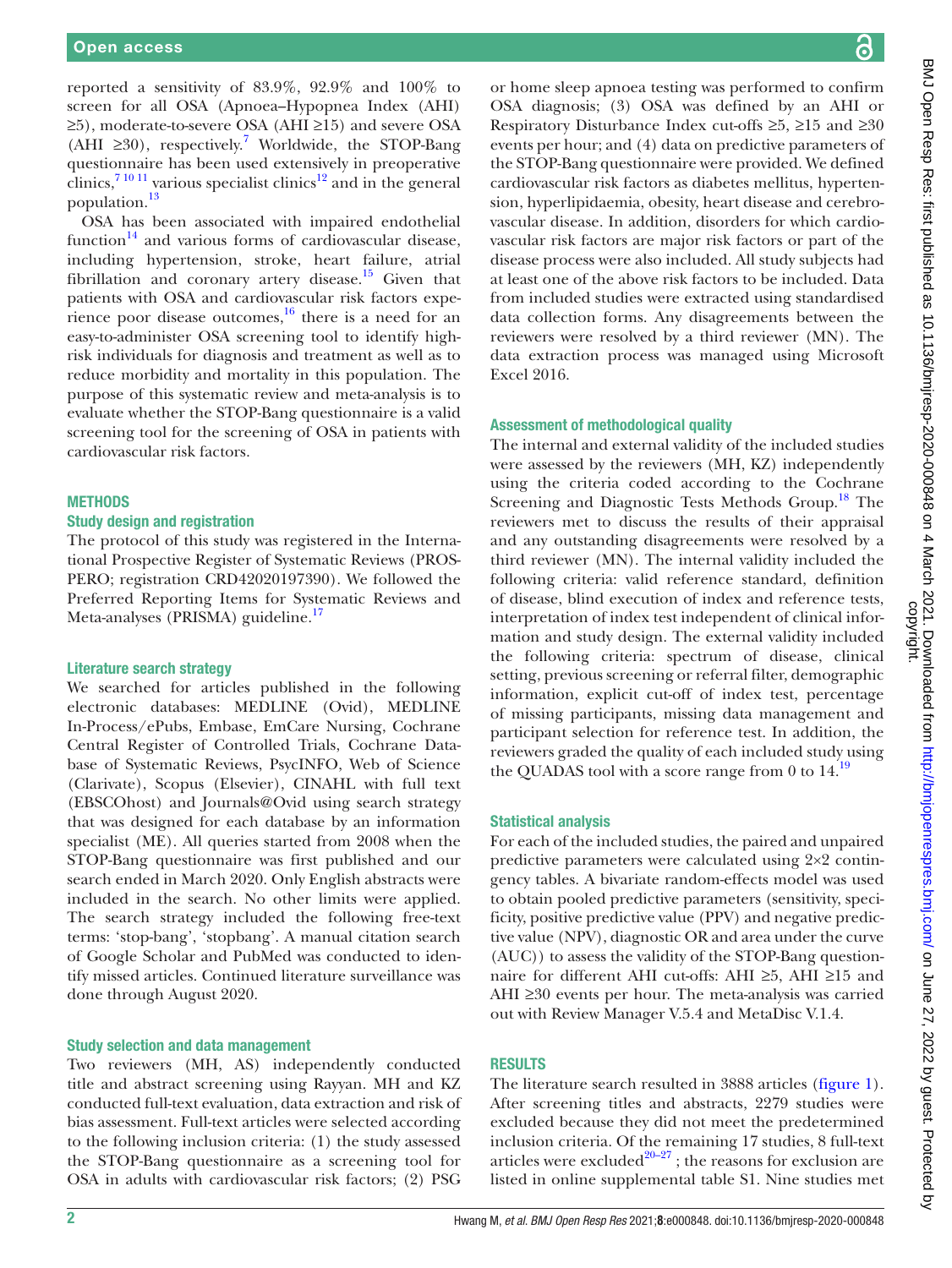

<span id="page-2-0"></span>Figure 1 PRISMA study flow. AHI, apnoea-hypopnea index; OSA, obstructive sleep apnoea; PRISMA, Preferred Reporting Items for Systematic Reviews and Metaanalyses.

the inclusion criteria and were included in the review.<sup>28–36</sup> The included studies encompassed 1894 patients and were conducted in six different countries: Australia, <sup>[31](#page-7-10)</sup> Canada,  $30^{36}$  China,  $33-35$  Czech Republic,  $29$  Germany,  $32$ and Italy.[28](#page-7-9)

The demographics of the included studies are summarised in [table](#page-2-1) 1. The average age of patients with cardiovascular risk factors was 58±13 years with BMI of  $30\pm6\,\text{kg/m}^2$ , and  $64\%$  were male. The characteristics of the included studies are summarised in [table](#page-3-0) 2. All included studies were of prospective design, except one study which was retrospective.<sup>35</sup> Six studies<sup>28-30 33 35</sup> 36 used

AHI cut-off of  $\geq 5$ , one<sup>[31](#page-7-10)</sup> used Respiratory Event Index  $\geq 5$ and two<sup>32 34</sup> used AHI ≥15 to define OSA. The prevalence of OSA ranged from 38% to 96%. The cardiovascular risk factors explored in the studies included diabetes mellitus<sup>29 31–33</sup> (n=4), stroke<sup>32 34 35</sup> (n=3), heart disease<sup>30–32</sup> (n=3), hypertension<sup>31 32</sup> (n=2), retinal vein occlusion<sup>36</sup>  $(n=1)$  and non-alcoholic fatty liver disease<sup>[28](#page-7-9)</sup>  $(n=1)$ . Retinal vein occlusion was included for its close association with cardiovascular risk factors,  $37\,38$  which contribute directly to the pathogenesis.<sup>[39 40](#page-7-18)</sup> Similarly, non-alcoholic fatty liver disease was included as it is highly associated with cardiovascular risk factors $41-43$  in a bidirectional manner.[44](#page-7-20) Among the population with cardiovascular risk factors, six<sup>28–31 33 35</sup> (n=1680), eight<sup>29–36</sup> (n=1844) and five studies<sup>[29–31 33 35](#page-7-13)</sup> (n=1630) were included for meta-analysis at the AHI cut-offs of  $\geq 5$ ,  $\geq 15$ ,  $\geq 30$ , respectively ([figures](#page-4-0) 2) [and 3](#page-4-0), [online supplemental figure S2](https://dx.doi.org/10.1136/bmjresp-2020-000848)).

### Methodological quality of the included studies

The QUADAS scores of included studies ranged from 11 to 14, indicating high quality studies with low risk of bias [\(table](#page-2-1) 1). All included studies used laboratory PSG or Home Sleep Apnoea Testing (HSAT) as a reference test to verify the accuracy of the STOP-Bang questionnaire, confirming internal validity ([table](#page-3-0) 2). For validation purposes, four studies<sup>33–36</sup> (44%) used PSG, while five<sup>28–32</sup> (56%) used HSAT. Although PSG is the gold standard diagnostic modality, no significant differences were noted between studies that used PSG and HSAT with regard to OSA prevalence [\(table](#page-3-0) 2) and predictive parameters of the STOP-Bang questionnaire ([figure](#page-4-0) 2). Blinding to the

<span id="page-2-1"></span>

| Demographic data of patients using STOP-Bang questionnaire<br>Table 1 |               |                       |                                    |                                      |             |                   |                                  |                        |
|-----------------------------------------------------------------------|---------------|-----------------------|------------------------------------|--------------------------------------|-------------|-------------------|----------------------------------|------------------------|
| <b>Study ID</b><br>(country)                                          | Age<br>(year) | Gender<br>$(\%)$ male | <b>BMI</b><br>(kg/m <sup>2</sup> ) | Neck circumference STOP-Bang<br>(cm) | score       | AHI (mean)        | <b>Minimum</b><br>$SpO,$ $(\% )$ | <b>QUADAS</b><br>score |
| Petta et al<br>Italy <sup>28</sup>                                    | $53 + 11$     | 58                    | $32 + 5$                           | <b>NR</b>                            | <b>NR</b>   | $11.0 \pm 13.1$   | <b>NR</b>                        | 12                     |
| Westlake et al<br>Czech Republic <sup>29</sup>                        | $64\pm9$      | 59                    | $31\pm 6$                          | $42\pm4$                             | <b>NR</b>   | $13.6 \pm 14.7$   | <b>NR</b>                        | 13                     |
| Abumuamar et al<br>Canada <sup>30</sup>                               | $63 + 13$     | 64                    | $29\pm 6$                          | <b>NR</b>                            | 4±1         | $20.0 \pm 17.0$   | <b>NR</b>                        | 13                     |
| Kee et al<br>Australia <sup>31</sup>                                  | $59 + 12$     | 63                    | $33\pm 6$                          | $41 + 4$                             | <b>NR</b>   | REI: 15.0±14.0 NR |                                  | 14                     |
| Reuter et al<br>Germany <sup>32</sup>                                 | $58 + 15$     | 58                    | $30\pm 6$                          | $41\pm4$                             | <b>NR</b>   | $15.0 \pm 15.0$   | $81\pm9$                         | 11                     |
| Teng et al<br>China <sup>33</sup>                                     | $49 + 11$     | 63                    | $28 + 4$                           | $37 + 5$                             | $3.7+2$     | $22.1 \pm 9.5$    | <b>NR</b>                        | 14                     |
| Zeng et al<br>China $34$                                              | $63 + 13$     | 67                    | $25 \pm 3$                         | $38\pm3$                             | <b>NR</b>   | <b>NR</b>         | $82 + 8$                         | 11                     |
| Chen et al<br>China <sup>35</sup>                                     | $54 + 13$     | 80                    | $27 + 4$                           | $39\pm4$                             | $4.1 \pm 1$ | $25.5 \pm 24.9$   | $77 + 13$                        | 12                     |
| Felfeli et al<br>Canada <sup>36</sup>                                 | $70+12$       | 41                    | $28\pm5$                           | <b>NR</b>                            | <b>NR</b>   | $31.3 \pm 20.8$   | $83\pm7$                         | 14                     |

Data are presented as mean±SD, where appropriate.

AHI, Apnoea–Hypopnea index; Bang, BMI, age, neck circumference and gender; BMI, body mass index; NR, not reported; REI, Respiratory Event Index; SPO<sub>2</sub>, haemoglobin oxygen saturation; STOP, snoring, tiredness, observed apnoea and high blood pressure.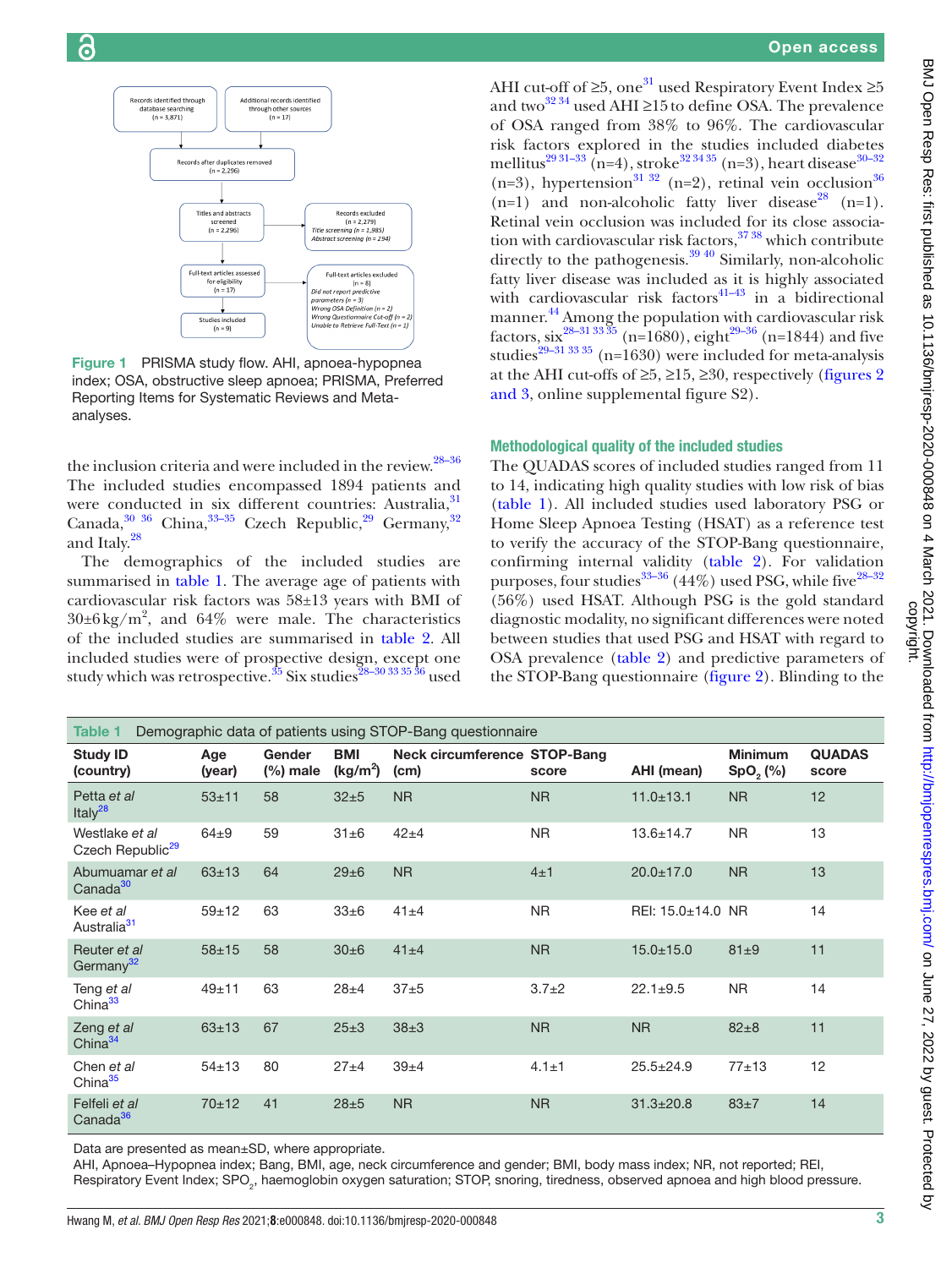<span id="page-3-0"></span>

| $\mathbf{\Omega}$<br>Table:                         |                                     | The characteristics of the included studies (n=9)                                                                                                                                                                                                                                                                                                                                                                                                                                                                                                                            |                                          |                                 |                   |                           |                                |                                                                                       |                                         |
|-----------------------------------------------------|-------------------------------------|------------------------------------------------------------------------------------------------------------------------------------------------------------------------------------------------------------------------------------------------------------------------------------------------------------------------------------------------------------------------------------------------------------------------------------------------------------------------------------------------------------------------------------------------------------------------------|------------------------------------------|---------------------------------|-------------------|---------------------------|--------------------------------|---------------------------------------------------------------------------------------|-----------------------------------------|
| country<br>Study                                    | population)<br>Study type<br>(total | Comorbidities                                                                                                                                                                                                                                                                                                                                                                                                                                                                                                                                                                | Validation                               | prevalence<br><b>OSA</b><br>(%) | definition<br>OSA | AHI <5 (n)<br>No OSA      | Mild OSA<br>AHI ≥5 to<br>15(n) | <30 or RDI ≥15 to <30<br>Moderate-to-severe<br>OSA AHI 215 to<br>$\widehat{\epsilon}$ | Severe OSA<br>RDI 230 (n)<br>AHI ≥30 or |
| Petta et al)<br>Italy <sup>28</sup>                 | Prospective<br>(50)                 | Non-alcoholic fatty liver<br>disease                                                                                                                                                                                                                                                                                                                                                                                                                                                                                                                                         | HSAT (Somnea,<br>Compumedics)            | 50.0                            | AHI 25            | (50.0%)<br>25             |                                | (50.0%)<br>25                                                                         |                                         |
| Westlake et al<br>Republic <sup>29</sup><br>Czech   | Prospective<br>(294)                | ΣÑ                                                                                                                                                                                                                                                                                                                                                                                                                                                                                                                                                                           | HSAT (Apnoea<br>Link)                    | 72.4                            | AHI 25            | 81                        | (41.2%)<br>121                 | (20.7%)<br>61                                                                         | (10.5%)<br>51                           |
| Abumuamar et al Prospective<br>Canada <sup>30</sup> | (95)                                | <b>AFib</b>                                                                                                                                                                                                                                                                                                                                                                                                                                                                                                                                                                  | (Somté PSG)<br><b>HSAT</b>               | 85.3                            | AHI 25            | $\frac{1}{4}$             | (36.8%)<br>35                  | (23.2%)<br>$\frac{2}{3}$                                                              | (25.3%)<br>$\overline{24}$              |
| Australia <sup>31</sup><br>Kee et al                | Prospective<br>(758)                | Obesity (129)<br>DM (512)<br>HTN (74)<br>HF (43)                                                                                                                                                                                                                                                                                                                                                                                                                                                                                                                             | (Apnoea Link)<br><b>HSAT</b>             | 75.5                            | REI ≥5            | 186                       | (37.7%)<br>286                 | (24.3%)<br>184                                                                        | (13.5%)<br>102                          |
| Reuter et al<br>Germany <sup>32</sup>               | Prospective<br>(85)                 | Valvular heart disease<br>Hyperlipidaemia (13)<br>Hyperuricaemia (12)<br>COPD/asthma (9)<br>CKD/ESRD (15)<br>CHD (19)<br>AFib (23)<br>HTN(77)<br>DM (13)<br>HF(16)<br>CMA(8)<br>ICD <sub>(8)</sub><br>(2)                                                                                                                                                                                                                                                                                                                                                                    | (Nox T3 Sleep<br>Monitor)<br><b>HSAT</b> | 37.7                            | AHI 215           | (62.4%)<br>53             |                                | (37.6%)<br>32                                                                         |                                         |
| Teng et al<br>China <sup>33</sup>                   | Prospective<br>(262)                | MQ                                                                                                                                                                                                                                                                                                                                                                                                                                                                                                                                                                           | Lab PSG                                  | 84.7                            | AHI >5            | $\overline{a}$            | (21.0%)<br>55                  | (31.7%)<br>83                                                                         | (32.1%)<br>84                           |
| Zeng et al<br>China <sup>34</sup>                   | Prospective<br>(102)                | <b>SVA</b>                                                                                                                                                                                                                                                                                                                                                                                                                                                                                                                                                                   | Lab PSG                                  | 56.9                            | $AHI \geq 15$     | (43.1%)<br>$\overline{4}$ |                                | (56.9%)<br>58                                                                         |                                         |
| Chen et al<br>China <sup>35</sup>                   | Retrospective<br>(221)              | $rac{1}{\sqrt{2}}$                                                                                                                                                                                                                                                                                                                                                                                                                                                                                                                                                           | Lab PSG                                  | 74.7                            | $AHI \geq 5$      | 56                        | (22.2%)<br>$\overline{6}$      | (19.5%)<br>$\frac{3}{4}$                                                              | (33.0%)<br>73                           |
| Felfeli et al<br>Canada <sup>36</sup>               | Prospective<br>(27)                 | Retinal vein occlusion                                                                                                                                                                                                                                                                                                                                                                                                                                                                                                                                                       | Lab PSG                                  | 96.3                            | AHI 25            |                           | (18.5%)<br>ဖ                   | (37.0%)<br>$\frac{1}{2}$                                                              | (40.7%)<br>$\overline{1}$               |
|                                                     |                                     | CVA, cerebral vascular accident; DM, diabetes mellitus; ESRD, end-stage renal disease; HF, heart failure; HSAT, Home Sleep Apnoea Testing; HTN, hypertension; ICD, implantable cardioverter-<br>AD, Alzheimer's disease; AFib, atrial fibrillation; AHI, Apnoea-Hypopnoea Index; CHD, coronary heart disease; CKD, chronic kidney disease; COPD, chronic obstructive pulmonary disease;<br>defibrillator; OSA, obstructive sleep apnoea; Lab PSG, Laboratory PSG; PSG, polysomnography; RDI, Respiratory Disturbance Index; REI, Respiratory Event Index; RF, renal failure. |                                          |                                 |                   |                           |                                |                                                                                       |                                         |

# BMJ Open Resp Res: first published as 10.1136/bmjresp-2020-000848 on 4 March 2021. Downloaded from http://bmjopenrespres.bmj.com/ on June 27, 2022 by guest. Protected by<br>copyright. BMJ Open Resp Res: first published as 10.1136/bmjresp-2020-000848 on 4 March 2021. Downloaded from loam Resprespres.bmj.com/ on June 27, 2022 by guest. Protected by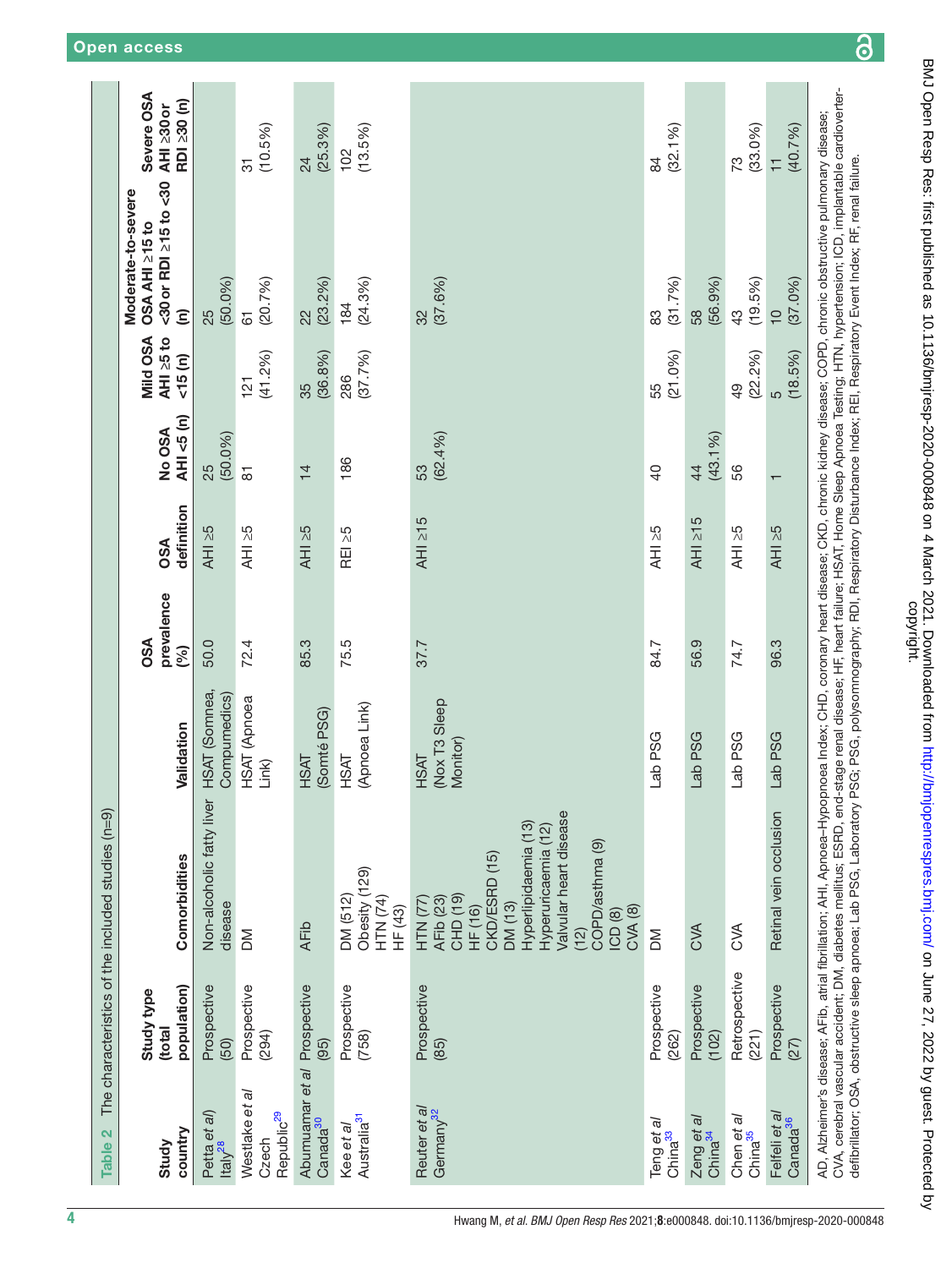### All OSA (AHI  $\geq$  5)

| Study                                                                                                                                                                                                                                      | TP        | FP        | FN             |                         |                                                 | TN Sensitivity (95% CI) Specificity (95% CI)                                                                       | Sensitivity (95% CI)<br>Specificity (95% CI)                  |
|--------------------------------------------------------------------------------------------------------------------------------------------------------------------------------------------------------------------------------------------|-----------|-----------|----------------|-------------------------|-------------------------------------------------|--------------------------------------------------------------------------------------------------------------------|---------------------------------------------------------------|
| Petta 2015                                                                                                                                                                                                                                 | 25        | 13        | $\mathbf 0$    | 12                      | 1.00 [0.86, 1.00]                               | $0.48$ [0.28, 0.69]                                                                                                |                                                               |
| Westlake 2016                                                                                                                                                                                                                              | 188       | 55        | 25             | 26                      | 0.88 [0.83, 0.92]                               | 0.32 [0.22, 0.43]                                                                                                  |                                                               |
| Abumuamar 2018                                                                                                                                                                                                                             | 72        | 9         | 9              | 5                       | 0.89 [0.80, 0.95]                               | 0.36 [0.13, 0.65]                                                                                                  |                                                               |
| Kee 2018                                                                                                                                                                                                                                   | 515       | 138       | 57             | 48                      | 0.90 [0.87, 0.92]                               | 0.26 [0.20, 0.33]                                                                                                  |                                                               |
| <b>Teng 2018</b>                                                                                                                                                                                                                           | 190       | 16        | 32             | 24                      | $0.86$ [0.80, 0.90]                             | $0.60$ [0.43, 0.75]                                                                                                |                                                               |
| Chen 2019                                                                                                                                                                                                                                  | 149       | 41        | 16             | 15                      | 0.90 [0.85, 0.94]                               | $0.27$ [0.16, 0.40]                                                                                                |                                                               |
|                                                                                                                                                                                                                                            |           |           |                |                         |                                                 |                                                                                                                    | 0, 0.2, 0.4, 0.6, 0.8, 1<br>$0.2$ 0.4 0.6 0.8 1<br>$^{\circ}$ |
|                                                                                                                                                                                                                                            |           |           |                |                         |                                                 | Pooled Sensitivity = 0.89 (0.87 to 0.91); Chi-squared = 9.30; df = 5 (p = 0.098); Inconsistency (I-square) = 46.2% |                                                               |
| Pooled Specificity = 0.32 (0.28 to 0.37); Chi-squared = 20.15; df = 5 (p = 0.001); Inconsistency (I-square) = 75.2%                                                                                                                        |           |           |                |                         |                                                 |                                                                                                                    |                                                               |
|                                                                                                                                                                                                                                            |           |           |                |                         |                                                 |                                                                                                                    |                                                               |
| Moderate-to-Severe OSA (AHI ≥ 15)                                                                                                                                                                                                          |           |           |                |                         |                                                 |                                                                                                                    |                                                               |
| Study                                                                                                                                                                                                                                      | <b>TP</b> | <b>FP</b> |                |                         | FN TN Sensitivity (95% CI) Specificity (95% CI) |                                                                                                                    | Sensitivity (95% CI) Specificity (95% CI)                     |
| Westlake 2016                                                                                                                                                                                                                              | 82        | 161       | 10             | 41                      | 0.89 [0.81, 0.95]                               | 0.20 [0.15, 0.27]                                                                                                  |                                                               |
| Abumuamar 2018                                                                                                                                                                                                                             | 46        | 40        | $\mathbf 0$    | 9                       | 1.00 [0.92, 1.00]                               | 0.18 [0.09, 0.32]                                                                                                  |                                                               |
| <b>Kee 2018</b>                                                                                                                                                                                                                            | 272       | 382       | 14             | 90                      | 0.95 [0.92, 0.97]                               | $0.19$ [0.16, 0.23]                                                                                                |                                                               |
| Reuter 2018                                                                                                                                                                                                                                | 31        | 46        | 1              | $\overline{7}$          | 0.97 [0.84, 1.00]                               | 0.13 [0.05, 0.25]                                                                                                  |                                                               |
| <b>Teng 2018</b>                                                                                                                                                                                                                           | 148       | 59        | 19             | 36                      | $0.89$ [0.83, 0.93]                             | $0.38$ [0.28, 0.48]                                                                                                |                                                               |
| Zeng 2018                                                                                                                                                                                                                                  | 39        | 20        | 19             | 24                      | 0.67 [0.54, 0.79]                               | 0.55 [0.39, 0.70]                                                                                                  |                                                               |
| Chen 2019                                                                                                                                                                                                                                  | 106       | 84        | 10             | 21                      | $0.91$ [0.85, 0.96]                             | 0.20 [0.13, 0.29]                                                                                                  |                                                               |
| Felfeli 2020                                                                                                                                                                                                                               | 18        | 3         | 3              | $\overline{\mathbf{3}}$ | 0.86 [0.64, 0.97]                               | $0.50$ [0.12, 0.88]                                                                                                |                                                               |
|                                                                                                                                                                                                                                            |           |           |                |                         |                                                 |                                                                                                                    | 0.020406081<br>0, 0.2, 0.4, 0.6, 0.8, 1                       |
| Pooled Sensitivity = 0.91 (0.88 to 0.93); Chi-squared = 44.88; df = 7 (p = 0.000); Inconsistency (I-square) = 84.4%<br>Pooled Specificity = 0.23 (0.20 to 0.25); Chi-squared = 42.47; df = 7 (p = 0.000); Inconsistency (I-square) = 83.5% |           |           |                |                         |                                                 |                                                                                                                    |                                                               |
|                                                                                                                                                                                                                                            |           |           |                |                         |                                                 |                                                                                                                    |                                                               |
| Severe OSA (AHI ≥ 30)                                                                                                                                                                                                                      |           |           |                |                         |                                                 |                                                                                                                    |                                                               |
|                                                                                                                                                                                                                                            |           |           |                |                         |                                                 |                                                                                                                    |                                                               |
| Study                                                                                                                                                                                                                                      | TP        | FP        | <b>FN</b>      |                         | TN Sensitivity (95% CI)                         | Specificity (95% CI)                                                                                               | Sensitivity (95% CI) Specificity (95% CI)                     |
| Westlake 2016                                                                                                                                                                                                                              | 30        | 213       | $\mathbf{1}$   | 50                      | 0.97 [0.83, 1.00]                               | $0.19$ [0.14, 0.24]                                                                                                |                                                               |
| Abumuamar 2018                                                                                                                                                                                                                             | 22        | 59        | $\overline{c}$ | 12                      | $0.92$ [0.73, 0.99]                             | $0.17$ [0.09, 0.28]                                                                                                |                                                               |
| <b>Kee 2018</b>                                                                                                                                                                                                                            | 99        | 551       | 3              | 105                     | 0.97 [0.92, 0.99]                               | 0.16 [0.13, 0.19]                                                                                                  |                                                               |
| <b>Teng 2018</b>                                                                                                                                                                                                                           | 76        | 130       | 8              | 48                      | 0.90 [0.82, 0.96]                               | 0.27 [0.21, 0.34]                                                                                                  |                                                               |
| Chen 2019                                                                                                                                                                                                                                  | 68        | 122       | 5              | 26                      | $0.93$ [0.85, 0.98]                             | $0.18$ [0.12, 0.25]                                                                                                |                                                               |
|                                                                                                                                                                                                                                            |           |           |                |                         |                                                 |                                                                                                                    | $0$ 0.2 0.4 0.6 0.8 1<br>$0$ 0.2 0.4 0.6 0.8 1                |

<span id="page-4-0"></span>Pooled Sensitivity = 0.94 (0.91 to 0.96); Chi-squared = 4.45; df = 4 (p = 0.349); Inconsistency (I-square) = 10.1%<br>Pooled Specificity = 0.18 (0.16 to 0.21); Chi-squared = 10.69; df = 4 (p = 0.030); Inconsistency (I-square)

Figure 2 Forest plots for pooled sensitivity and specificity of STOP-Bang questionnaire for various OSA severities in patients with cardiovascular risk factors. Values are presented as means with 95% CI in parentheses. AHI, Apnoea–Hypopnea index; Bang, BMI, age, neck circumference and gender; OSA, obstructive sleep apnoea; STOP, snoring, tiredness, observed apnoea and high blood pressure.

index and reference tests was done in four studies  $30\,31\,33\,36$ (44%), while the results of the STOP-Bang questionnaire were interpreted independent of clinical information in three studies<sup>[30 31 33](#page-7-11)</sup> (33%, [online supplemental table S3](https://dx.doi.org/10.1136/bmjresp-2020-000848)). The appraisal of included studies based on criteria for external validity are summarised in [online supplemental](https://dx.doi.org/10.1136/bmjresp-2020-000848) [table S4.](https://dx.doi.org/10.1136/bmjresp-2020-000848) Eight studies<sup>28–31 33–36</sup> (89%) clearly described the inclusion and exclusion criteria with the exception of one study.[32](#page-7-14) All nine studies provided enough information to identify the study setting, in addition to demographic data including age, gender, and BMI. All studies did not pre-screen for OSA prior to the application of the STOP-Bang questionnaire and all participants were invited or randomly selected for PSG or HSAT, suggesting an unbiased selection for the reference test.

### Predictive parameters of the STOP-Bang questionnaire in patients with cardiovascular risk factors

The pooled predictive parameters of STOP-Bang score ≥3to screen for OSA in patients with cardiovascular risk factors are presented in [table](#page-5-0) 3, figures [2 and 3](#page-4-0) and [online supplemental figure S2](https://dx.doi.org/10.1136/bmjresp-2020-000848). The prevalence of all OSA (AHI ≥5), moderate-to-severe OSA (AHI ≥15) and severe OSA (AHI ≥30) was 76%, 44% and 19%, respectively. The STOP-Bang questionnaire has a high pooled sensitivity of 89.1% (95% CI: 87.3% to 90.8%;  $\vec{I}^2$ =46.2%), 90.7% (95% CI: 88.5% to 92.6%;  $I^2=84.4\%$ ), and 93.9% (95% CI: 90.1% to 96.3%;  $I^2=10.1\%$ ) to screen for all (AHI ≥5), moderate-to-severe (AHI ≥15) and severe (AHI ≥30) OSA, respectively. We explored the heterogeneity contribution from these studies and found that in AHI  $≥5$ , a study by Petta *et al*<sup>28</sup> contributed to the maximum

### All OSA (AHI  $\geq$  5)





47.22 (2.59 - 80.52)<br>47.44 (1.22 - 16.52)<br>4.44 (1.22 - 16.22)<br>3.14 (2.05 - 4.82)<br>8.91 (4.27 - 18.58) Westlake 2016 Abumuamar 2018 **Kee 2018** Teng 2018 Chen 2019  $3.41$  $(1.55 - 7.47)$ Random Effects Model<br>Pooled Diagnostic Odds Ratio = 4.37 (2.83 to 6.75)<br>Cochran-Q = 8.94; df = 5 (p = 0.1114)<br>Inconsistency (l-square) = 44.1 % Tau-squared =  $0.1179$ Diagnostic OR (95% CI) Westlake 2016 2.09 (1.00 - 4.38)<br>21.81 (1.23 - 386. Abumuamar 2018  $(1.00 + 386 62)$  $(1.23 - 386.6$ <br>  $(2.55 - 8.21)$ <br>  $(0.55 - 40.26)$ <br>  $(2.53 - 8.95)$ <br>  $(1.10 - 5.53)$ <br>  $(1.18 - 5.93)$  $4.58$ <br> $4.72$ Kee 2018 Reuter 2018 **Teng 2018** 4.75 Zeng 2018<br>Chen 2019 2.46 2.65 Felfeli 2020  $6.00$  $(0.80 - 44.94)$ 

Open access

Diagnostic OR (95% CI)

Random Effects Model Nanoun Lineux wobel<br>Pooled Diagnostic Odds Ratio = 3.52 (2.60 to 4.76)<br>Cochran-Q = 6.71; df = 7 (p = 0.4596)<br>Inconsistency (l-square) = 0.0 %<br>Tau-squared = 0.0000



Figure 3 Forest plot for pooled diagnostic OR for various OSA severities for patients with cardiovascular risk factors. Values are presented as means with 95% CI in parentheses. AHI, Apnoea–Hypopnea index; OSA, obstructive sleep apnoea.

heterogeneity [\(online supplemental figure S5\)](https://dx.doi.org/10.1136/bmjresp-2020-000848). Our sensitivity analysis by removing Petta *et*  $a\ell^{28}$  found that heterogeneity decreased from 46.2% to 0% [\(online](https://dx.doi.org/10.1136/bmjresp-2020-000848) [supplemental figure S5](https://dx.doi.org/10.1136/bmjresp-2020-000848)). Similar analysis was done for AHI ≥15, where we found that heterogeneity decreased from 84.4% to 65.3% after removing the Zeng *et al*. [34](#page-7-21) The pooled specificities were relatively low at 32.3% (95% CI: 27.8% to 37.2%;  $I^2 = 75.2\%$ ), 22.5% (95% CI: 20.0% to 25.2%;  $I^2 = 83.5\%$ ) and 18.3% (95% CI: 16.3% to 20.5%;  $I^2$ =62.6%) for all, moderate-to-severe and severe OSA, respectively.

The pooled positive predictive value (PPV) was highest at 80.7% (95% CI: 78.5% to 82.7%) to differentiate all OSA from non-OSA, with corresponding PPVs of 48.3% (95% CI: 45.8% to 50.8%) and 21.5% (95% CI: 19.4% to 23.8%) for moderate-to-severe and severe OSA, respectively [\(table](#page-5-0) 3). With a negative predictive value (NPV) of 92.7% (95% CI: 88.6% to 95.4%), the STOP-Bang questionnaire is most effective in ruling-out severe OSA. The corresponding NPVs are 48.3% (95% CI: 42.2% to 54.5%) and 75.2% (95% CI: 70.0% to 79.9%) for all OSA and moderate-to-severe OSA, respectively. The diagnostic odds ratio was 4.37 (2.83–6.75), 3.52 (2.60– 4.77) and 3.72 (2.25–6.15) for all, moderate-to-severe and severe OSA, respectively. The AUC was 0.86, 0.65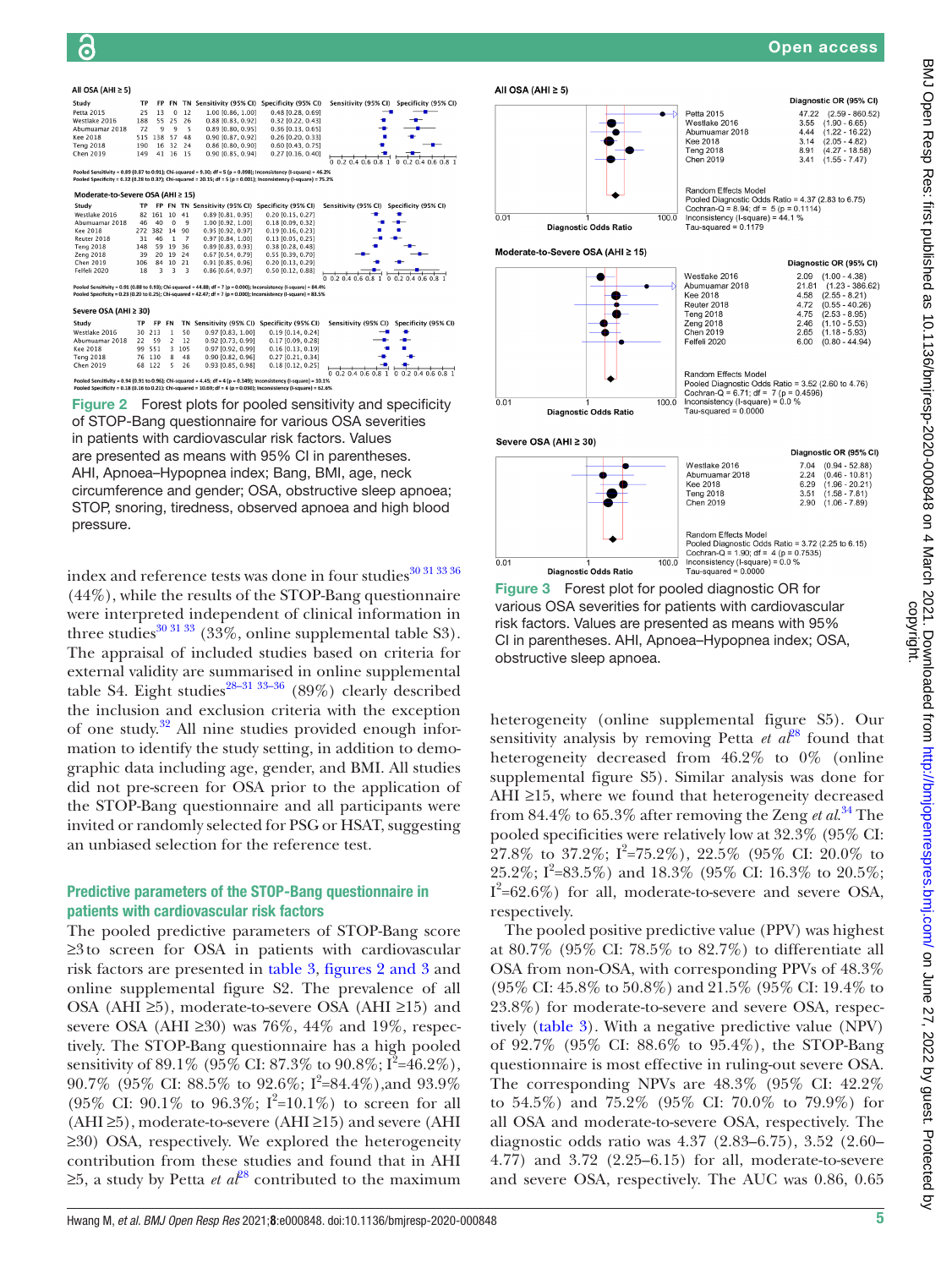<span id="page-5-0"></span>Table 3 Pooled predictive parameters of STOP-Bang score ≥3to screen for OSA in patients with cardiovascular risk factors

| All OSA AHI $\geq 5$     | Moderate-to-severe OSA AHI≥15 | Severe OSA AHI ≥30        |
|--------------------------|-------------------------------|---------------------------|
| $(six$ studies, $n=1680$ | $(eight$ studies, $n=1844$ )  | (five studies, $n=1630$ ) |
| 76.1 (73.9–78.1)         | 44.4 (42.1–46.7)              | 19.3 (17.4-21.3)          |
| 89.1 (87.3-90.8)         | $90.7(88.5 - 92.6)$           | $93.9(90.1 - 96.3)$       |
| 32.3 (27.8-37.2)         | 22.5 (20.0-25.2)              | 18.3 (16.3-20.5)          |
| 80.7 (78.5-82.7)         | 48.3 (45.8–50.8)              | $21.5(19.4 - 23.8)$       |
| 48.3 (42.2–54.5)         | 75.2 (70.0–79.9)              | $92.7(88.6 - 95.4)$       |
| $4.37(2.83 - 6.75)$      | $3.52(2.60 - 4.77)$           | $3.72(2.25 - 6.15)$       |
| 0.86<br>$SE = 0.054$     | 0.65<br>$SE = 0.064$          | 0.52<br>$SE = 0.24$       |
|                          |                               |                           |

Data are presented as means with 95% CI in parentheses, where appropriate.

AHI, Apnoea–Hypopnea index; AUC, area under the ROC curve; BANG, BMI, age, neck circumference and gender; NPV, negative predictive value; OSA, obstructive sleep apnoea; PPV, positive predictive value; STOP, snoring, tiredness, observed apnoea and high blood pressure.

and 0.52 for all, moderate-to-severe and severe OSA, respectively.

Predictive parameters of the various STOP-Bang scores

The predictive parameters of different STOP-Bang score cut-offs for all OSA (n=3045), moderate-to-severe OSA (n=3209) and severe OSA (n=2995) among patients with cardiovascular risk factors are summarised in [online](https://dx.doi.org/10.1136/bmjresp-2020-000848) [supplemental table S6.](https://dx.doi.org/10.1136/bmjresp-2020-000848) As the STOP-Bang score cut-off increased from 3 to 6, the sensitivity decreased from 89% to 14% for all OSA, 91% to 15% for moderate-to-severe OSA and 94% to 21% for severe OSA, respectively. For all OSA, moderate-to-severe OSA and severe OSA, there was an increase in specificity from 32% to 100%, 23% to 93% and 18% to 93%, respectively, when the cut-off increased from 3 to 6. The PPVs were high for all OSA at 81% for STOP-Bang cut-offs of  $\geq 3$  and highest at 100% for  $\geq 6$ , respectively. The NPVs were highest for severe OSA at 93% for STOP-Bang cut-offs of ≥3and high at 73% for cut-offs of ≥6, respectively.

### **DISCUSSION**

To date, this is the first meta-analysis of the validity of the STOP-Bang questionnaire in patients with cardiovascular risk factors. We found that the STOP-Bang questionnaire with a cut-off score ≥3 has excellent AUC at 0.86 in detecting OSA in patients with cardiovascular risk factors. Our findings are similar to those reported by previous reviews that validated the STOP-Bang questionnaire in the surgical and sleep clinic populations.

The high false positive rate, and hence the low specificity, especially in detecting moderate-to-severe OSA, could be explained by the fact that some cardiovascular risk factor symptoms overlap with those of OSA. Heart failure and history of stroke, both of which showed high prevalence in our review, have previously been found to be accompanied by daytime fatigue and sleepiness.<sup>45–47</sup>

These symptoms could have increased the STOP-Bang score and thus resulted in false positives.

The sensitivity and specificity are important parameters for clinicians to consider when selecting a screening tool. The two are inversely proportional, meaning that high sensitivity usually comes at a cost to specificity and vice versa. In conditions for which the diagnostic test is costly, invasive or poses a risk to the patient, the screening tool should be highly specific, minimising false positives and the need to undergo the diagnostic test. In the context of OSA, the sensitivity of a screening tool is more important, as the diagnostic test (PSG or HSAT) is not associated with risk to the patient and is becoming increasingly affordable.<sup>48 49</sup> In addition, missed OSA cases can incur substantial health-care strain<sup>[50–52](#page-7-24)</sup> and indirect costs due to lost productivity and decreased quality-of-life,<sup>53-56</sup> further substantiating the utility of a highly sensitive screening tool even at the cost of low specificity. The findings of our meta-analysis show that the STOP-Bang questionnaire fulfils this need as a valid screening tool for enhancing early detection of OSA in patients with cardiovascular risk factors.

### Use of the STOP-Bang questionnaire in patients with cardiovascular risk factors

OSA is closely associated with various forms of cardiovascular disease,<sup>[15 57–60](#page-7-3)</sup> including hypertension, stroke, heart failure, atrial fibrillation, coronary artery disease and cerebrovas-cular disease, with increased risk of adverse outcomes.<sup>[16 61](#page-7-4)</sup> Given the high prevalence $62$  of undiagnosed and untreated OSA among patients with cardiovascular disease, a valid, accessible and easy-to-administer screening tool is crucial. The STOP-Bang questionnaire can be quickly administered as it involves a few simple questions and has been found to have a high response rate.<sup>[7 63](#page-6-3)</sup> The NPV of STOP-Bang score 0–2 allows us to safely exclude moderate-to-severe OSA in patients with cardiovascular risk factors. These characteristics, combined with the high sensitivity, make the STOP-Bang questionnaire a useful tool in identifying patients with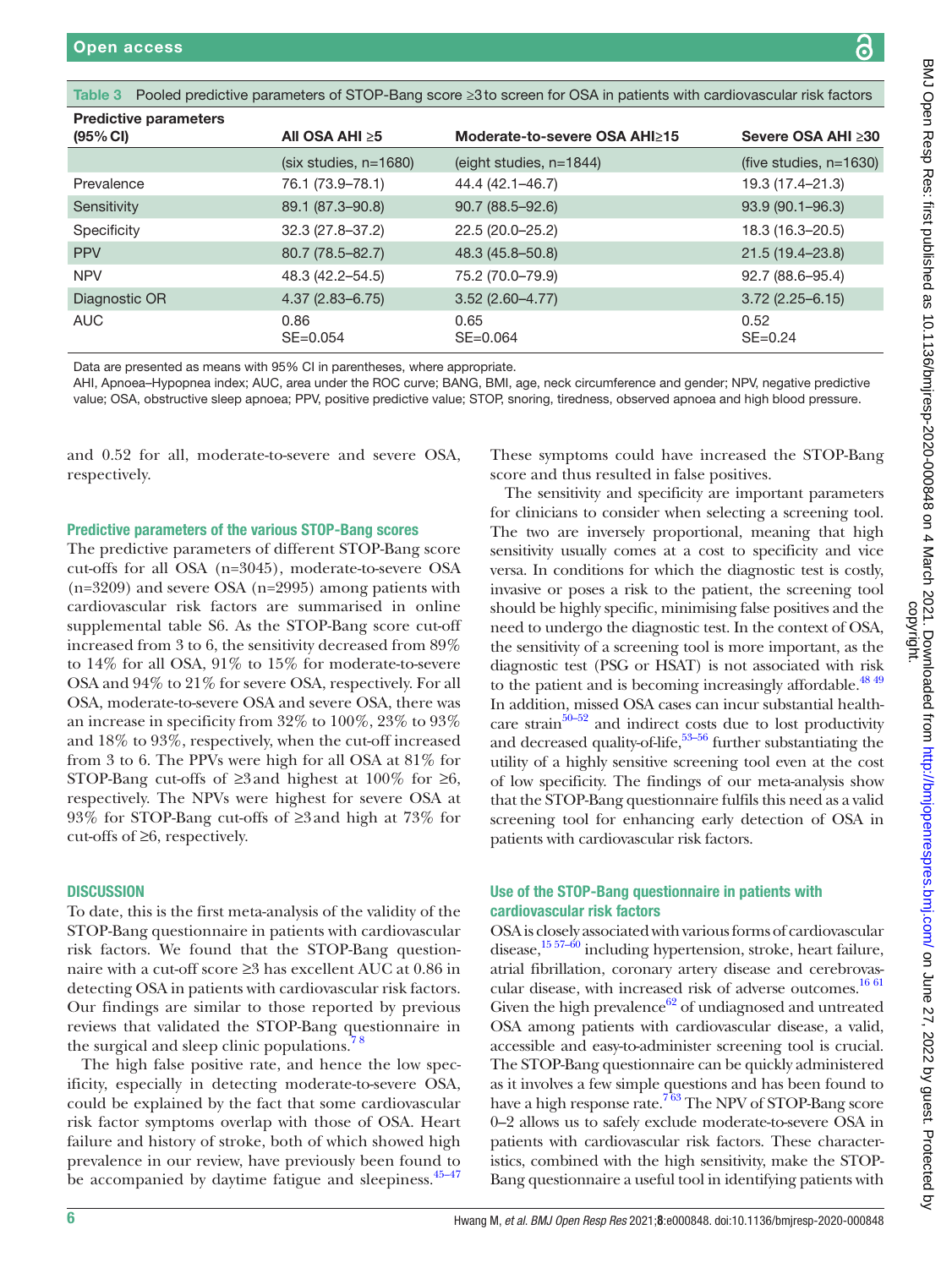cardiovascular risk factors who may be at high-risk for undiagnosed OSA to receive expedited diagnosis and treatment.

Although the current guidelines recommend continuous positive airway pressure (CPAP) treatment as initial therapy for patients with  $OSA$ ,  $64$  there is insufficient evidence on the efficacy of CPAP therapy in reducing all-cause or cardiovascular mortality and morbidity in patients with OSA and cardiovascular disease. $65\,66$  One review found that CPAP therapy significantly improved sleep outcomes (AHI and Epworth sleepiness scale) and mental-component quality of life scores. $65$  As such, the current evidence is limited to demonstrating the efficacy of CPAP therapy to symptomatic improvements of OSA in patients with cardiovascular risk factors. Further research is needed to fully establish the impact of CPAP therapy and ultimately the effectiveness of screening tools such as the STOP-Bang questionnaire on improving clinical outcomes in cardiovascular patients with OSA.

### Limitations

Our systematic review and meta-analysis has some limitations. Although all studies enroled patients without prescreening before the questionnaire was administered, the high prevalence could indicate some degree of selection bias. Second, there is significant between-study heterogeneity in sensitivity and specificity. One contributing factor to the observed variation could be the different validation devices HSAT or PSG among studies. Another factor for the variance may be the different geographic locations and clinical heterogeneity regarding the type of cardiovascular risk factor. Nevertheless, we used a random effects model, which is appropriate for a heterogenous sample. Third, the small number of included studies precluded the use of meta-regression analysis to establish the impact of potential confounders. Lastly, we only included studies with abstracts in the English language. Despite these limitations, our systematic review and meta-analysis provide a summary of the current literature on the STOP-Bang questionnaire and recommends its use as a screening tool in patients with OSA and cardiovascular risk factors.

### **CONCLUSIONS**

In summary, this meta-analysis shows that the STOP-Bang questionnaire is a valid screening tool for detecting OSA in patients with cardiovascular risk factors. The high sensitivity and PPV of the STOP-Bang questionnaire enables risk stratification and early detection, facilitating the diagnosis and treatment of OSA.

### Author affiliations

<sup>1</sup> Faculty of Medicine, Medicine, The University of British Columbia, Vancouver, British Columbia, Canada

<sup>2</sup> Faculty of Medicine, Medicine, University of Toronto, Toronto, Ontario, Canada

<sup>3</sup>Department of Anaesthesia & Perioperative Medicine, London Health Sciences Centre, London, Ontario, Canada

4 Department of Anaesthesia and Pain Medicine, University Health Network, Toronto, Ontario, Canada

5 Library and Information Services, University Health Network, Toronto, Ontario, Canada

6 Department of Anaesthesia and Pain Medicine, Toronto Western Hospital, Toronto, Ontario, Canada

Contributors Study concept and design was performed by MH, MN and FC. Literature search was done by ME. Acquisition, analysis and interpretation of data were done by all the authors. Statistical analysis was performed by MH, KZ, MN and AS. Drafting of the manuscript was done by MH, KZ, MN and FC. All authors performed critical revision of the manuscript for important intellectual content. FC guarantees the integrity of the work.

Funding The authors have not declared a specific grant for this research from any funding agency in the public, commercial or not-for-profit sectors.

Competing interests None declared.

Patient consent for publication Not required.

Provenance and peer review Not commissioned; externally peer reviewed.

Data availability statement All data relevant to the study are included in the article or uploaded as supplementary information.

Author note The institution where the work was performed: University Health Network, University of Toronto, MCL 2-405, 399 Bathurst Street, Toronto, ON, Canada, M5T2S8.

Supplemental material This content has been supplied by the author(s). It has not been vetted by BMJ Publishing Group Limited (BMJ) and may not have been peer-reviewed. Any opinions or recommendations discussed are solely those of the author(s) and are not endorsed by BMJ. BMJ disclaims all liability and responsibility arising from any reliance placed on the content. Where the content includes any translated material, BMJ does not warrant the accuracy and reliability of the translations (including but not limited to local regulations, clinical guidelines, terminology, drug names and drug dosages), and is not responsible for any error and/or omissions arising from translation and adaptation or otherwise.

Open access This is an open access article distributed in accordance with the Creative Commons Attribution Non Commercial (CC BY-NC 4.0) license, which permits others to distribute, remix, adapt, build upon this work non-commercially, and license their derivative works on different terms, provided the original work is properly cited, appropriate credit is given, any changes made indicated, and the use is non-commercial. See:<http://creativecommons.org/licenses/by-nc/4.0/>.

### ORCID iDs

Mark Hwang<http://orcid.org/0000-0002-4043-7085> Kevin Zhang<http://orcid.org/0000-0003-1183-5743>

### **REFERENCES**

- <span id="page-6-0"></span>1 Benjafield AV, Ayas NT, Eastwood PR, *et al*. Estimation of the global prevalence and burden of obstructive sleep apnoea: a literaturebased analysis. *[Lancet Respir Med](http://dx.doi.org/10.1016/S2213-2600(19)30198-5)* 2019;7:687–98.
- 2 Dudley KA, Patel SR. Disparities and genetic risk factors in obstructive sleep apnea. *[Sleep Med](http://dx.doi.org/10.1016/j.sleep.2015.01.015)* 2016;18:96–102.
- <span id="page-6-1"></span>3 Young T, Skatrud J, Peppard PE. Risk factors for obstructive sleep apnea in adults. *[JAMA](http://dx.doi.org/10.1001/jama.291.16.2013)* 2004;291:2013–6.
- 4 Kapur V, Strohl KP, Redline S, *et al*. Underdiagnosis of sleep apnea syndrome in U.S. communities. *[Sleep Breath](http://dx.doi.org/10.1055/s-2002-32318)* 2002;6:49–54.
- 5 Young T, Evans L, Finn L, *et al*. Estimation of the clinically diagnosed proportion of sleep apnea syndrome in middle-aged men and women. *[Sleep](http://dx.doi.org/10.1093/sleep/20.9.705)* 1997;20:705–6.
- <span id="page-6-2"></span>6 McNicholas WT. Diagnosis of obstructive sleep apnea in adults. *[Proc](http://dx.doi.org/10.1513/pats.200708-118MG) [Am Thorac Soc](http://dx.doi.org/10.1513/pats.200708-118MG)* 2008;5:154–60.
- <span id="page-6-3"></span>7 Chung F, Yegneswaran B, Liao P, *et al*. Stop questionnaire: a tool to screen patients for obstructive sleep apnea. *[Anesthesiology](http://dx.doi.org/10.1097/ALN.0b013e31816d83e4)* 2008;108:812–21.
- 8 Nagappa M, Liao P, Wong J, *et al*. Validation of the Stop-Bang questionnaire as a screening tool for obstructive sleep apnea among different populations: a systematic review and meta-analysis. *[PLoS](http://dx.doi.org/10.1371/journal.pone.0143697)  [One](http://dx.doi.org/10.1371/journal.pone.0143697)* 2015;10:e0143697.
- 9 Waseem R, Chan MTV, Wang CY, *et al*. Diagnostic performance of the Stop-Bang questionnaire as a screening tool for obstructive sleep apnea in different ethnic groups. *[J Clin Sleep Med](http://dx.doi.org/10.5664/jcsm.8940)* 2020.
- 10 Nunes FS, Danzi-Soares NJ, Genta PR, *et al*. Critical evaluation of screening questionnaires for obstructive sleep apnea in patients undergoing coronary artery bypass grafting and abdominal surgery. *[Sleep Breath](http://dx.doi.org/10.1007/s11325-014-0971-3)* 2015;19:115–22.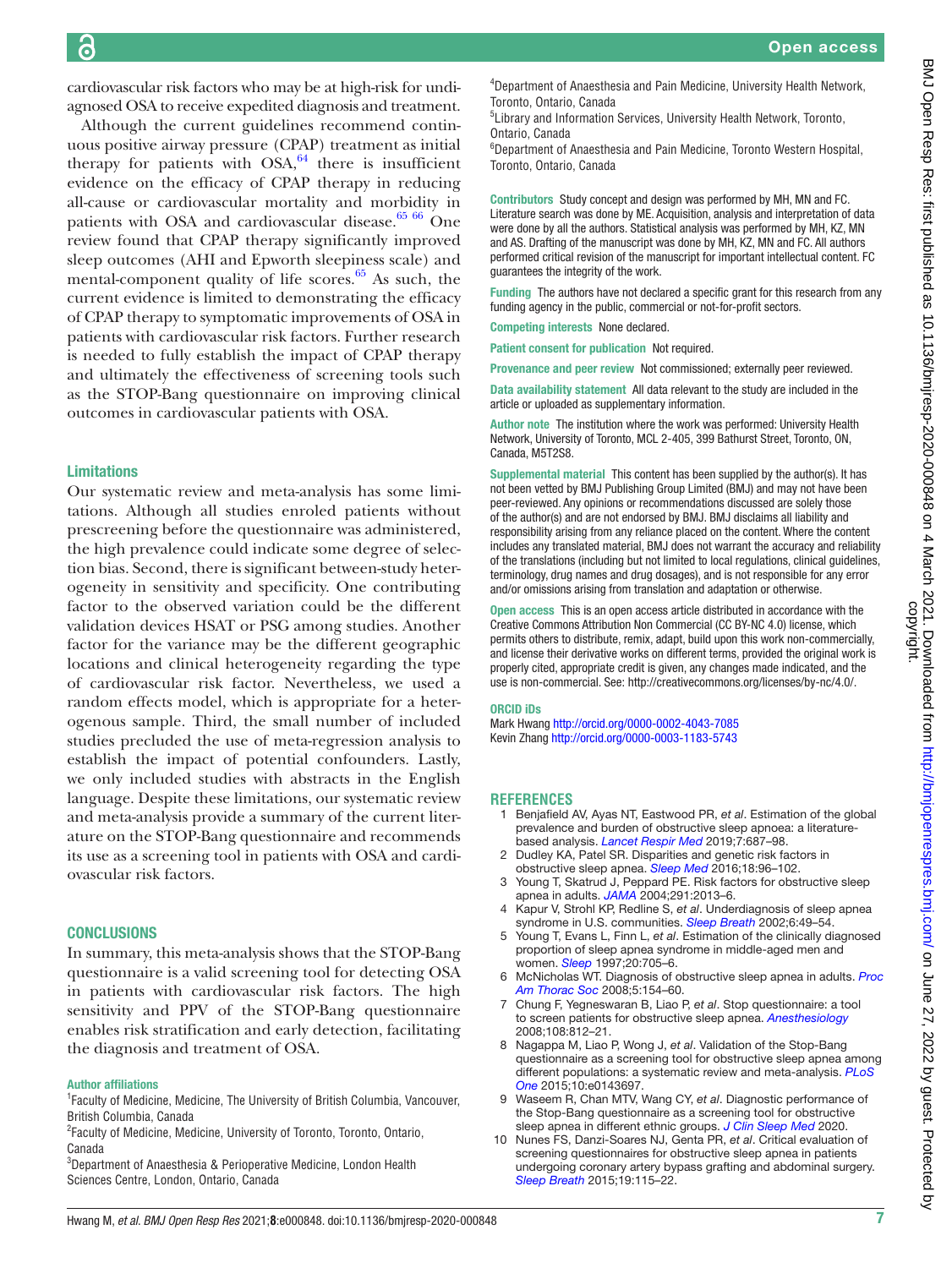႙

### Open access

- 11 Chung F, Subramanyam R, Liao P, *et al*. High Stop-Bang score indicates a high probability of obstructive sleep apnoea. *[Br J](http://dx.doi.org/10.1093/bja/aes022)  [Anaesth](http://dx.doi.org/10.1093/bja/aes022)* 2012;108:768–75.
- <span id="page-7-0"></span>12 Nicholl DDM, Ahmed SB, Loewen AHS, *et al*. Diagnostic value of screening instruments for identifying obstructive sleep apnea in kidney failure. *[J Clin Sleep Med](http://dx.doi.org/10.5664/jcsm.2334)* 2013;9:31–8.
- <span id="page-7-1"></span>13 Silva GE, Vana KD, Goodwin JL, *et al*. Identification of patients with sleep disordered breathing: comparing the four-variable screening tool, stop, Stop-Bang, and Epworth sleepiness scales. *[J Clin Sleep](http://dx.doi.org/10.5664/JCSM.1308)  [Med](http://dx.doi.org/10.5664/JCSM.1308)* 2011;7:467–72.
- <span id="page-7-2"></span>14 Budhiraja R, Parthasarathy S, Quan SF. Endothelial dysfunction in obstructive sleep apnea. *[J Clin Sleep Med](http://dx.doi.org/10.5664/jcsm.26864)* 2007;3:409–15.
- <span id="page-7-3"></span>15 Shahar E, Whitney CW, Redline S, *et al*. Sleep-disordered breathing and cardiovascular disease: cross-sectional results of the sleep heart health study. *[Am J Respir Crit Care Med](http://dx.doi.org/10.1164/ajrccm.163.1.2001008)* 2001;163:19–25.
- <span id="page-7-4"></span>16 Tietjens JR, Claman D, Kezirian EJ, *et al*. Obstructive sleep apnea in cardiovascular disease: a review of the literature and proposed multidisciplinary clinical management strategy. *[J Am Heart Assoc](http://dx.doi.org/10.1161/JAHA.118.010440)* 2019;8:e010440.
- <span id="page-7-5"></span>17 Liberati A, Altman DG, Tetzlaff J, *et al*. The PRISMA statement for reporting systematic reviews and meta-analyses of studies that evaluate healthcare interventions: explanation and elaboration. *[BMJ](http://dx.doi.org/10.1136/bmj.b2700)* 2009;339:b2700.
- <span id="page-7-6"></span>18 Cochrane Screening and Diagnostic Tests Methods Group. Available:<http://srdta.cochrane.org>
- <span id="page-7-7"></span>19 Whiting P, Rutjes AWS, Reitsma JB, *et al*. The development of QUADAS: a tool for the quality assessment of studies of diagnostic accuracy included in systematic reviews. *[BMC Med Res Methodol](http://dx.doi.org/10.1186/1471-2288-3-25)* 2003;3:25.
- <span id="page-7-8"></span>20 Teng Y, Xiong Y, Wang N. [The applications of the STOP-Bang questionnaire in screening obstructive sleep apnea in patients with metabolic syndrome]. *[Zhonghua Jie He He Hu Xi Za Zhi](http://www.ncbi.nlm.nih.gov/pubmed/26702861)* 2015;38:461–6.
- 21 Katzan IL, Thompson NR, Uchino K, *et al*. A screening tool for obstructive sleep apnea in cerebrovascular patients. *[Sleep Med](http://dx.doi.org/10.1016/j.sleep.2016.02.001)* 2016;21:70–6.
- 22 Pavarangkul T, Jungtrakul T, Chaobangprom P, *et al*. The Stop-Bang questionnaire as a screening tool for obstructive sleep Apnea-Induced hypertension in Asian population. *[Neurol Int](http://dx.doi.org/10.4081/ni.2016.6104)* 2016;8:6104.
- 23 Donovan LM, Rueschman M, Weng J, *et al*. The effectiveness of an obstructive sleep apnea screening and treatment program in patients with type 2 diabetes. *[Diabetes Res Clin Pract](http://dx.doi.org/10.1016/j.diabres.2017.10.013)* 2017;134:145–52.
- 24 Sico JJ, Yaggi HK, Ofner S, *et al*. Development, validation, and assessment of an ischemic stroke or transient ischemic Attack-Specific prediction tool for obstructive sleep apnea. *[J Stroke](http://dx.doi.org/10.1016/j.jstrokecerebrovasdis.2017.03.042)  [Cerebrovasc Dis](http://dx.doi.org/10.1016/j.jstrokecerebrovasdis.2017.03.042)* 2017;26:1745–54.
- 25 Vicente-Herrero MT, Capdevila García L, Bellido Cambrón MDC, *et al*. Cardiovascular risk and obesity in sleep apnea syndrome assessed with the Stop-Bang questionnaire. *[Endocrinol Diabetes](http://dx.doi.org/10.1016/j.endinu.2017.09.005)  [Nutr](http://dx.doi.org/10.1016/j.endinu.2017.09.005)* 2017;64:544–51.
- 26 Vicente-Herrero MT, Capdevila-García L, Bellido-Cambrón MC. Obstructive sleep apnea assessed with Epworth and Stop-Bang questionnaires and its relationship with metabolic syndrome. *Med Int Mex* 2018;34:373–80.
- 27 Zhang L, Zeng T, Gui Y, *et al*. Application of neck circumference in Four-Variable screening tool for early prediction of obstructive sleep apnea in acute ischemic stroke patients. *[J Stroke Cerebrovasc Dis](http://dx.doi.org/10.1016/j.jstrokecerebrovasdis.2019.06.011)* 2019;28:2517–24.
- <span id="page-7-9"></span>28 Petta S, Marrone O, Torres D, *et al*. Obstructive sleep apnea is associated with liver damage and atherosclerosis in patients with non-alcoholic fatty liver disease. *[PLoS One](http://dx.doi.org/10.1371/journal.pone.0142210)* 2015;10:e0142210.
- <span id="page-7-13"></span>29 Westlake K, Plihalova A, Pretl M, *et al*. Screening for obstructive sleep apnea syndrome in patients with type 2 diabetes mellitus: a prospective study on sensitivity of Berlin and Stop-Bang questionnaires. *[Sleep Med](http://dx.doi.org/10.1016/j.sleep.2016.07.009)* 2016;26:71–6.
- <span id="page-7-11"></span>30 Abumuamar AM, Dorian P, Newman D, *et al*. The Stop-Bang questionnaire shows an insufficient specificity for detecting obstructive sleep apnea in patients with atrial fibrillation. *[J Sleep Res](http://dx.doi.org/10.1111/jsr.12702)* 2018;27:e12702.
- <span id="page-7-10"></span>31 Kee K, Dixon J, Shaw J, *et al*. Comparison of commonly used questionnaires to identify obstructive sleep apnea in a high-risk population. *[J Clin Sleep Med](http://dx.doi.org/10.5664/jcsm.7536)* 2018;14:2057–64.
- <span id="page-7-14"></span>32 Reuter H, Herkenrath S, Treml M, *et al*. Sleep-disordered breathing in patients with cardiovascular diseases cannot be detected by ESS, STOP-BANG, and Berlin questionnaires. *[Clin Res Cardiol](http://dx.doi.org/10.1007/s00392-018-1282-7)* 2018;107:1071–8.
- <span id="page-7-12"></span>33 Teng Y, Wang S, Wang N, *et al*. Stop-Bang questionnaire screening for obstructive sleep apnea among Chinese patients with type 2 diabetes mellitus. *[Arch Med Sci](http://dx.doi.org/10.5114/aoms.2018.73984)* 2018;14:971–8.
- <span id="page-7-21"></span>34 Zeng T, Zhang L, Yang Y. [Screening efficiencies of obstructive sleep apnea screening scales in patients with acute ischemic stroke].

*Zhejiang Xue Xue Bao Yi Xue BanJournal Zhejiang Univ Med Sci* 2018;47:174–80.

- <span id="page-7-15"></span>35 Chen R, Liu W, Cheng J, *et al*. The No-apnea score *vs.* the other five questionnaires in screening for obstructive sleep apneahypopnea syndrome in patients with cerebral infarction. *[J Thorac Dis](http://dx.doi.org/10.21037/jtd.2019.09.75)* 2019;11:4179–87.
- <span id="page-7-16"></span>36 Felfeli T, Alon R, Al Adel F, *et al*. Screening for obstructive sleep apnea amongst patients with retinal vein occlusion. *[Can J](http://dx.doi.org/10.1016/j.jcjo.2020.03.004)  [Ophthalmol](http://dx.doi.org/10.1016/j.jcjo.2020.03.004)* 2020;55:310–6.
- <span id="page-7-17"></span>37 Newman-Casey PA, Stem M, Talwar N, *et al*. Risk factors associated with developing branch retinal vein occlusion among enrollees in a United States managed care plan. *[Ophthalmology](http://dx.doi.org/10.1016/j.ophtha.2014.04.045)* 2014;121:1939–48.
- 38 Hayreh SS, Zimmerman B, McCarthy MJ, *et al*. Systemic diseases associated with various types of retinal vein occlusion. *[Am J](http://dx.doi.org/10.1016/S0002-9394(00)00709-1)  [Ophthalmol](http://dx.doi.org/10.1016/S0002-9394(00)00709-1)* 2001;131:61–77.
- <span id="page-7-18"></span>39 O'Mahoney PRA, Wong DT, Ray JG. Retinal vein occlusion and traditional risk factors for atherosclerosis. *[Arch Ophthalmol](http://dx.doi.org/10.1001/archopht.126.5.692)* 2008;126:692–9.
- 40 Kaderli AA, Kaderli B, Gullulu S, *et al*. Impaired aortic stiffness and pulse wave velocity in patients with branch retinal vein occlusion. *[Graefes Arch Clin Exp Ophthalmol](http://dx.doi.org/10.1007/s00417-009-1271-7)* 2010;248:369–74.
- <span id="page-7-19"></span>41 Marchesini G, Bugianesi E, Forlani G. Nonalcoholic fatty liver, steatohepatitis, and the metabolic syndrome. *[Hepatology](http://dx.doi.org/10.1053/jhep.2003.50161)* 2003;37:917–23.
- 42 Stepanova M, Younossi ZM. Independent association between nonalcoholic fatty liver disease and cardiovascular disease in the US population. *[Clin Gastroenterol Hepatol](http://dx.doi.org/10.1016/j.cgh.2011.12.039)* 2012;10:646–50.
- 43 Rinella ME. Nonalcoholic fatty liver disease: a systematic review. *[JAMA](http://dx.doi.org/10.1001/jama.2015.5370)* 2015;313:2263–73.
- <span id="page-7-20"></span>44 Ma J, Hwang S-J, Pedley A, *et al*. Bi-directional analysis between fatty liver and cardiovascular disease risk factors. *[J Hepatol](http://dx.doi.org/10.1016/j.jhep.2016.09.022)* 2017;66:390–7.
- <span id="page-7-22"></span>45 Williams BA. The clinical epidemiology of fatigue in newly diagnosed heart failure. *[BMC Cardiovasc Disord](http://dx.doi.org/10.1186/s12872-017-0555-9)* 2017;17:122.
- 46 Hinkle JL, Becker KJ, Kim JS, *et al*. Poststroke fatigue: emerging evidence and approaches to management: a scientific statement for healthcare professionals from the American heart association. *[Stroke](http://dx.doi.org/10.1161/STR.0000000000000132)* 2017;48:e159–70.
- 47 Artom M, Moss-Morris R, Caskey F, *et al*. Fatigue in advanced kidney disease. *[Kidney Int](http://dx.doi.org/10.1038/ki.2014.86)* 2014;86:497–505.
- <span id="page-7-23"></span>48 Safadi A, Etzioni T, Fliss D, *et al*. The effect of the transition to home monitoring for the diagnosis of OSAS on test availability, waiting time, patients' satisfaction, and outcome in a large health provider system. *[Sleep Disord](http://dx.doi.org/10.1155/2014/418246)* 2014;2014:418246.
- 49 Kim RD, Kapur VK, Redline-Bruch J, *et al*. An economic evaluation of home versus laboratory-based diagnosis of obstructive sleep apnea. *[Sleep](http://dx.doi.org/10.5665/sleep.4804)* 2015;38:1027–37.
- <span id="page-7-24"></span>50 Ronald J, Delaive K, Roos L, *et al*. Health care utilization in the 10 years prior to diagnosis in obstructive sleep apnea syndrome patients. *[Sleep](http://dx.doi.org/10.1093/sleep/22.2.225)* 1999;22:225–9.
- 51 Knauert M, Naik S, Gillespie MB, *et al*. Clinical consequences and economic costs of untreated obstructive sleep apnea syndrome. *[World J Otorhinolaryngol Head Neck Surg](http://dx.doi.org/10.1016/j.wjorl.2015.08.001)* 2015;1:17–27.
- 52 Tarasiuk A, Reuveni H. The economic impact of obstructive sleep apnea. *[Curr Opin Pulm Med](http://dx.doi.org/10.1097/MCP.0b013e3283659e1e)* 2013;19:639–44.
- <span id="page-7-25"></span>53 Appleton SL, Vakulin A, McEvoy RD, *et al*. Undiagnosed obstructive sleep apnea is independently associated with reductions in quality of life in middle-aged, but not elderly men of a population cohort. *[Sleep](http://dx.doi.org/10.1007/s11325-015-1171-5)  [Breath](http://dx.doi.org/10.1007/s11325-015-1171-5)* 2015;19:1309–16.
- 54 Bjornsdottir E, Keenan BT, Eysteinsdottir B, *et al*. Quality of life among untreated sleep apnea patients compared with the general population and changes after treatment with positive airway pressure. *[J Sleep Res](http://dx.doi.org/10.1111/jsr.12262)* 2015;24:328–38.
- 55 Jurado-Gámez B, Guglielmi O, Gude F, *et al*. Workplace accidents, absenteeism and productivity in patients with sleep apnea. *[Arch](http://dx.doi.org/10.1016/j.arbr.2014.12.002)  [Bronconeumol](http://dx.doi.org/10.1016/j.arbr.2014.12.002)* 2015;51:213–8.
- 56 Moyer CA, Sonnad SS, Garetz SL, *et al*. Quality of life in obstructive sleep apnea: a systematic review of the literature. *[Sleep Med](http://dx.doi.org/10.1016/S1389-9457(01)00072-7)* 2001;2:477–91.
- 57 Pedrosa RP, Drager LF, Gonzaga CC, *et al*. Obstructive sleep apnea. *[Hypertension](http://dx.doi.org/10.1161/HYPERTENSIONAHA.111.179788)* 2011;58:811–7.
- 58 Redline S, Yenokyan G, Gottlieb DJ, *et al*. Obstructive sleep Apnea–Hypopnea and incident stroke. *[Am J Respir Crit Care Med](http://dx.doi.org/10.1164/rccm.200911-1746OC)* 2010;182:269–77.
- 59 Peppard PE, Young T, Palta M, *et al*. Prospective study of the association between sleep-disordered breathing and hypertension. *[N Engl J Med](http://dx.doi.org/10.1056/NEJM200005113421901)* 2000;342:1378–84.
- 60 Drager LF, McEvoy RD, Barbe F, *et al*. Sleep apnea and cardiovascular disease. *[Circulation](http://dx.doi.org/10.1161/CIRCULATIONAHA.117.029400)* 2017;136:1840–50.